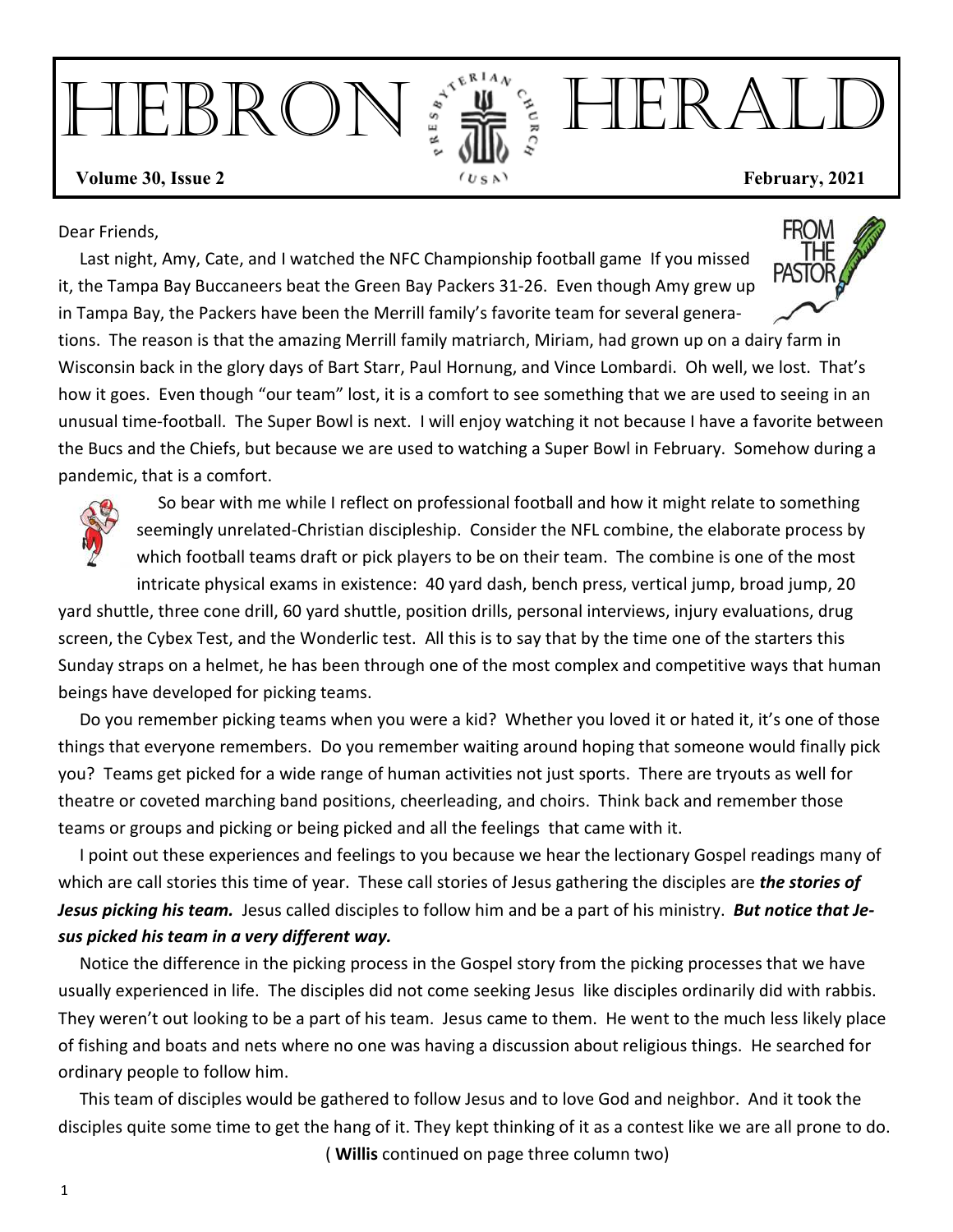#### **Hebron Marks Its 275th Year**

As Hebron Church enters into its 275th year, we take a peek back to its very beginnings by looking at three men named John-John Craig, John Blair, and John Brown. Who were these three who played a role in Hebron's founding? We start with a brief history of John Craig.

Thirty years before the birth of America in 1776, the North Mountain Meeting House was organized in 1746. In the early 1700's, many Scots-Irish left their homes in Europe and set sail for the New World. Many settled in Massachusetts with the Puritans, but the two groups of settlers did not mesh well. Gradually, the Scots-Irish migrated southward into New York, the southeastern part of Pennsylvania, and Maryland before reaching the Shenandoah Valley by the 1730's. John Lewis was generally thought as the first settler in Augusta County in 1732 although some believe he was not the only Scots-Irish settler in the area at the time.

John Craig's journey to Augusta County was typical for an immigrant Scots-Irishman. Craig earned a Master of Arts degree from the University of Edinburgh, Scotland in 1733. He did some study to become a physician, but that did not materialize. He reasoned that where the need was greatest, his



service would be most pleasing to the Lord. With very few possessions, he left his family and began a journey across

the ocean in June, 1734, arriving in Delaware by August the same year. He brought his Bible published in 1682 with him. This Bible can be found in Augusta Stone Presbyterian Church. Craig gravitated to the Lancaster, Pennsylvania area where he taught school for a year and studied for the ministry for the next two. He received his license to preach in 1737. In November, 1739, the Presbytery of Donegal dispatched Craig to western Virginia to serve as an itinerant preacher to frontier families there.

(**Craig** continued from column one)

Meanwhile by 1738, the Scots-Irish Presbyterians in Augusta County were numerous enough for them to begin searching for a minister, and made such a

request to the Presbytery of Donegal in Lancaster. John Craig, a minister of the "Old Side" \* accepted this call to Triple Forks of the Shenandoah, later called



Beverley Manor. By October 19, 1740, he arrived in Augusta County after traveling 300 miles on horseback to begin work at Beverley Manor. He was also required by Donegal Presbytery to serve the people of the North Mountain community and other young congregations in this Virginia frontier one Sunday every two months and as many weekdays a possible. His territory was about thirty miles in length and twenty miles in breadth. Later these points became known as Augusta Stone to the northern edge and Tinkling Springs to the southern tip. He traveled from the foothills of the Blue Ridge to the foot of North Mountain, preaching to small gatherings in homes, in tree groves, and under temporary pole structures, and baptizing children. He once said that he could do all the preaching that was needed "between the mountains." He tried to keep an eye on these scattered congregations while working with Col. John Lewis of Augusta Stone and Col. James Patton of Tinkling Springs. These men were rivals who wanted a minister that each could control.

 In December, 1740, Craig baptized two children of John Brown in the North Mountain area. In February, 1741, he also baptized the daughter of Robert Young at North Mountain. With an established minister in the area, these settlers began building a log meeting house called the North Mountain Meeting House. Today, the site is located about six miles southwest of Staunton on the Middlebrook Road. A year after his arrival, he baptized eight more children in the new meeting house.

 **(Craig** continued on page three column one)

(**Craig** continued in column two)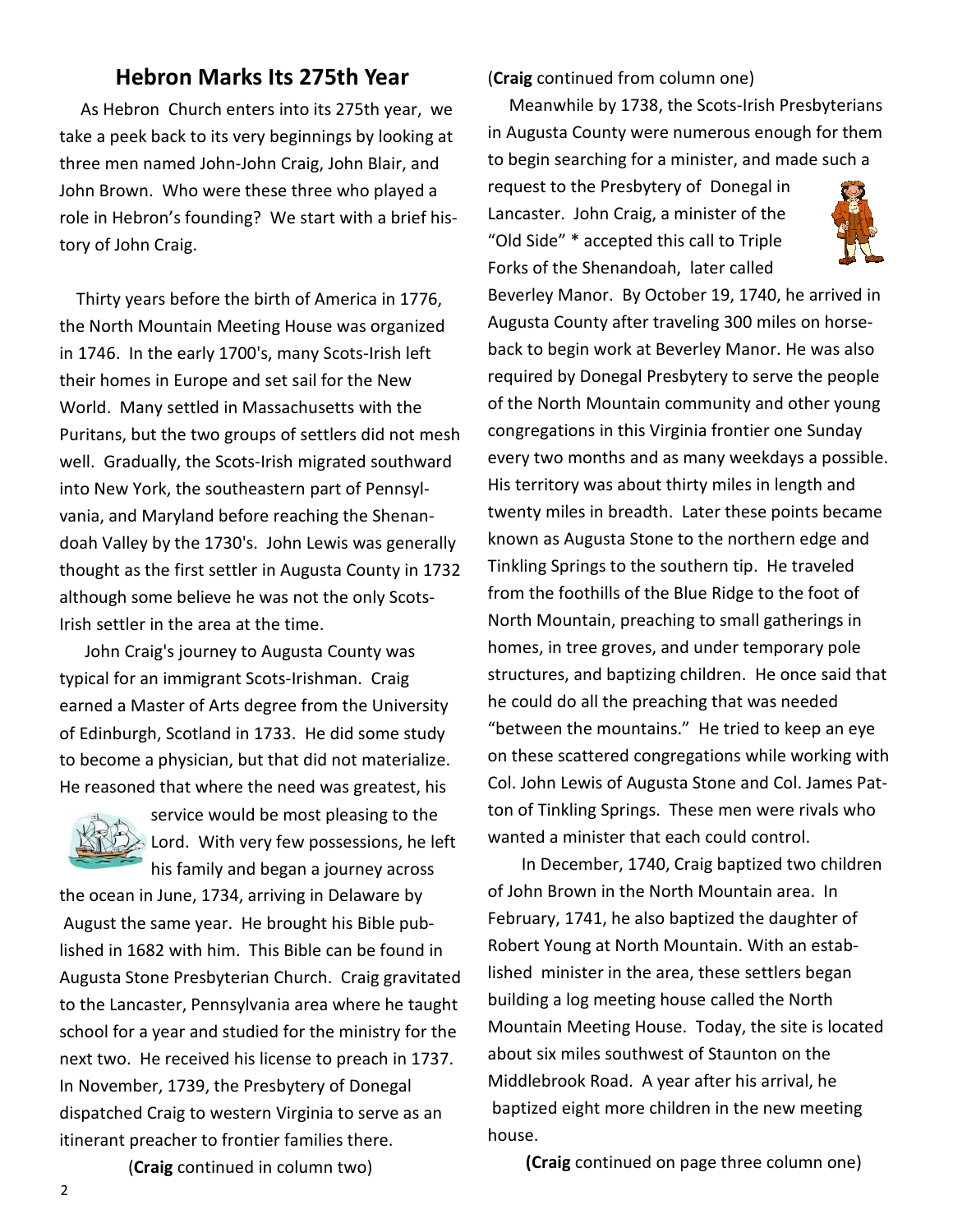#### **(Craig** continued from page two)

In total, Craig baptized forty-nine children at North **Mountain in nine years.** 

Craig married and raised a family on 335 acres that he purchased next to John Lewis's homestead and later purchased another 265 acres adjoining his first piece of land. Since he was an educator as well as minister, wherever he started a church, he also started a school. He was not timid as a minister and urged the buildings of forts that could hold 20-30 families during the period of the French and Indian War (1756-63) to protect settlers from Indian raids that were prevalent during the early days of his ministry. One of these forts was built around Augusta Stone Church.

 Craig nurtured the congregation at North Mountain as well as congregations at New Monmouth, Timber Ridge, New Providence, Cooks Creek, and Rocky Springs until these congregations were strong enough to call their own pastors. He traveled as far south as Big Lick (Roanoke), the New River Valley (Blacksburg), west into the Allegheny Mountains,



and north to Winchester. All told, he baptized 883 during the 1740's. Although he was discharged from his duties at Tinkling Springs due to clashes with some members

in 1764, he continued his ministry at Augusta Stone until his death in 1774 and was buried in the church cemetery. A Virginia highway marker was erected to commemorate John Craig's ministry on Route 11 near the Augusta Stone Church.

By 1745, John Blair, a minister on the "New Side\* followed John Craig into the valley of Virginia to make his mark on Hebron Church.

∗ *"Old Side" and "New Side" ministers will be addressed in the March edition of the Hebron Herald.* 

Next month: The Rev. John Blair

(**Willis** continued from page one) "Which one of us will be greatest in the kingdom of heaven?" one of them asked one time. But they had been



picked not to thump their chests. They had been picked simply to be a part of Jesus' work. They were called to be part of Jesus' ministry-to give glory to God and not to themselves. Being on the team was not for the purpose of gaining advantage over others, but for serving the kingdom of God.

 Friends, here's the Good News. You've been picked. Christ's work in you has made you a part of the kingdom work that God is doing in the world. And each of us can make a difference to others who are awaiting their chance to be a part, too A pandemic has reminded many of us of the most important priorities in life. Jesus taught us that the kingdom of God is the most important priority for Christian disciples. "Seek it first," he taught. It is more than a comfort to know that the loss and pain of a pandemic cannot threaten the reality of God's kingdom. The faithfulness and steadfast love of God give us hope that perseveres through any challenge we may face.

> Peace, *Steve*

Rev. Steve Willis



#### **Giving Statements**

 Hannah Bush, Hebron treasurer, has completed giving statements for the 2020 fiscal year. If you have not received yours,

please contact Hannah at the church office Tuesday-Friday from 9:00 A.M. to 1:00 P.M. at 540-885-1648. She will be happy to assist you.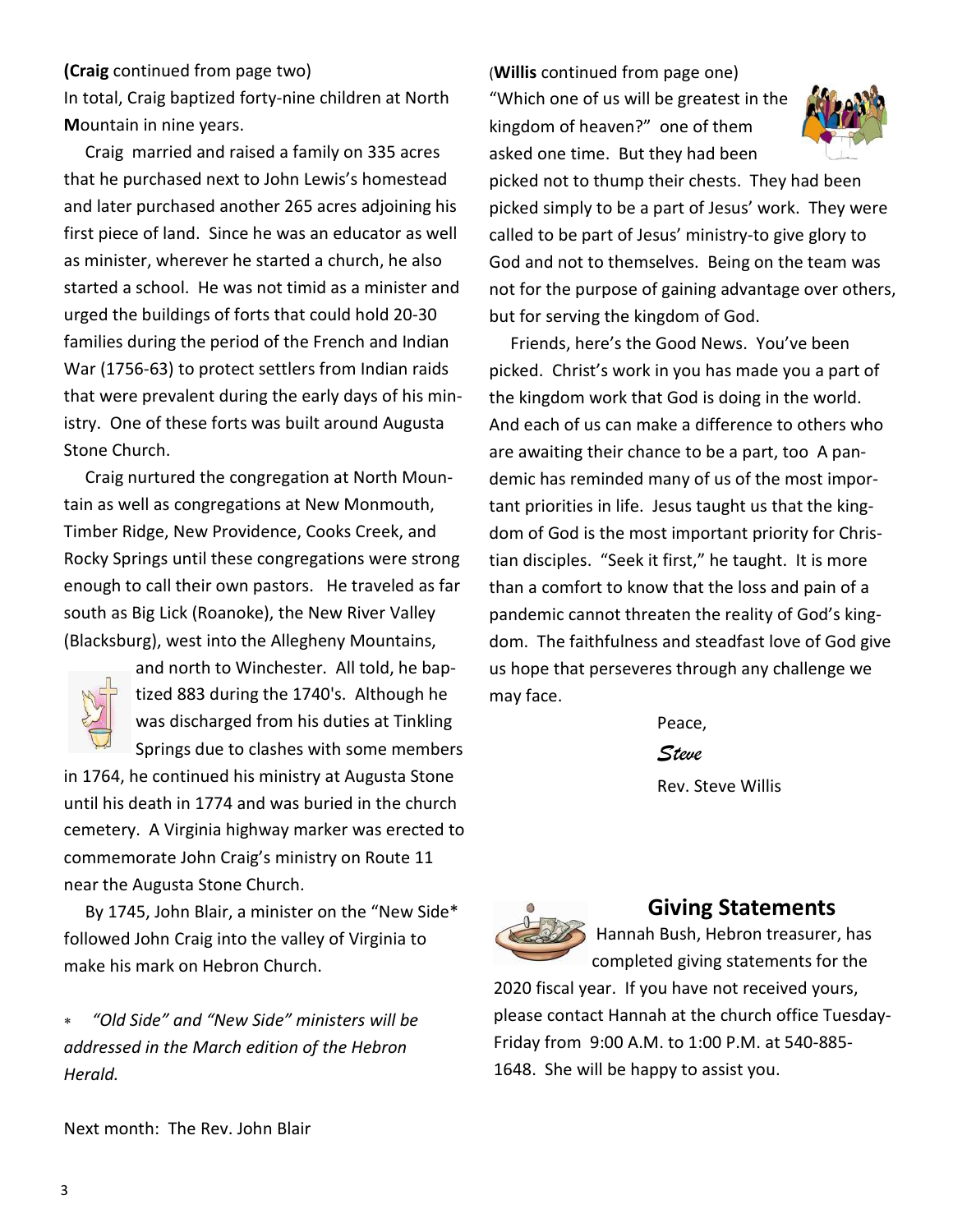#### **PW Word of the Month: Faith**

As a member of the Hebron Presbyterian Women, I support the program to create a monthly scripture



card to be placed in each Sunday's bulletin. My word for the month of February is **FAITH**.

**FAITH** is the complete trust or

confidence in something or someone. It is a strong belief in God or a firmly held belief or theory.

I have a small prayer poem that I have kept in mind over the years. I wrote it down years ago so I don't know who wrote it.

#### **After the Rain**

Whatever your cross, whatever your pain, There will be sunshine after the rain. Perhaps you may stumble, perhaps even fall, Keep faith, God will help you through it all.

**FAITH** has gotten me through many trials and tribulations as I am sure it has helped you through yours. No matter how bad a situation looks, and the events of the world in today's time has shown us how bad it can be, keep having **FAITH** that God will see us through. **FAITH** is a gift from God, and we strengthen our FAITH by reading the Bible and hearing the gospel.

My dearest wish is that when my time comes, I can say like I Timothy 4:7 says, "*I have fought the good fight. I have finished the race. I have kept the faith."* 

Please put your scripture cards where they can be. a word of encouragement.

> Holding to the **FAITH**, Shirley Fallin

#### **Wanted: Celebration of Life Booklets**

A member of the church is looking for the PW Celebration of Life booklets from the years 2008-2009. If you have booklets that you are willing to donate, please call the office. Thank you.

### *When Bad Things Happen*  **to Good People-PW Book Study**

The Presbyterian Women (PW) are reading the book When Bad Things Happen to Good People by Harold S. Kushner. They will discuss chapters 1-4 at

their March meeting and chapters 5-8 at the meeting in May. If you have read this book or are presently reading it, perhaps



you would like to join the women at their March and May meetings to discuss this work with them. Sandy Showalter distributed questions to consider while reading the text for the first four chapters, and she will hand out another guide for the last four chapters to ponder shortly. Rev. Steve Willis will be moderating the book study at the next two meetings.

 Harold Kushner, a rabbi, and his wife were given devastating news when their young son was diagnosed with a degenerative disease at the age of three and would not live past his teens. Rabbi Kushner wrote the book as he searched for answers as to why God as the loving creator of the world would allow such pain and suffering to happen to His people.

Sandy has one more copy of the book if you are interested in reading it. Please feel free to join us in March for our study of this book.

#### **A Note From the Presbyterian Women**

The PW will **not** prepare the student "goodie' boxes due to high infection rates of COVID and the uncertainty as to which colleges are open and which are



100% on-line. Instead, the PW will purchase prepaid Visa cards for our four students for them to use in purchasing items they might need for school projects and/or snacks while completing work. Women surveyed noted they hoped to be able to continue the "goodie box" tradition next year.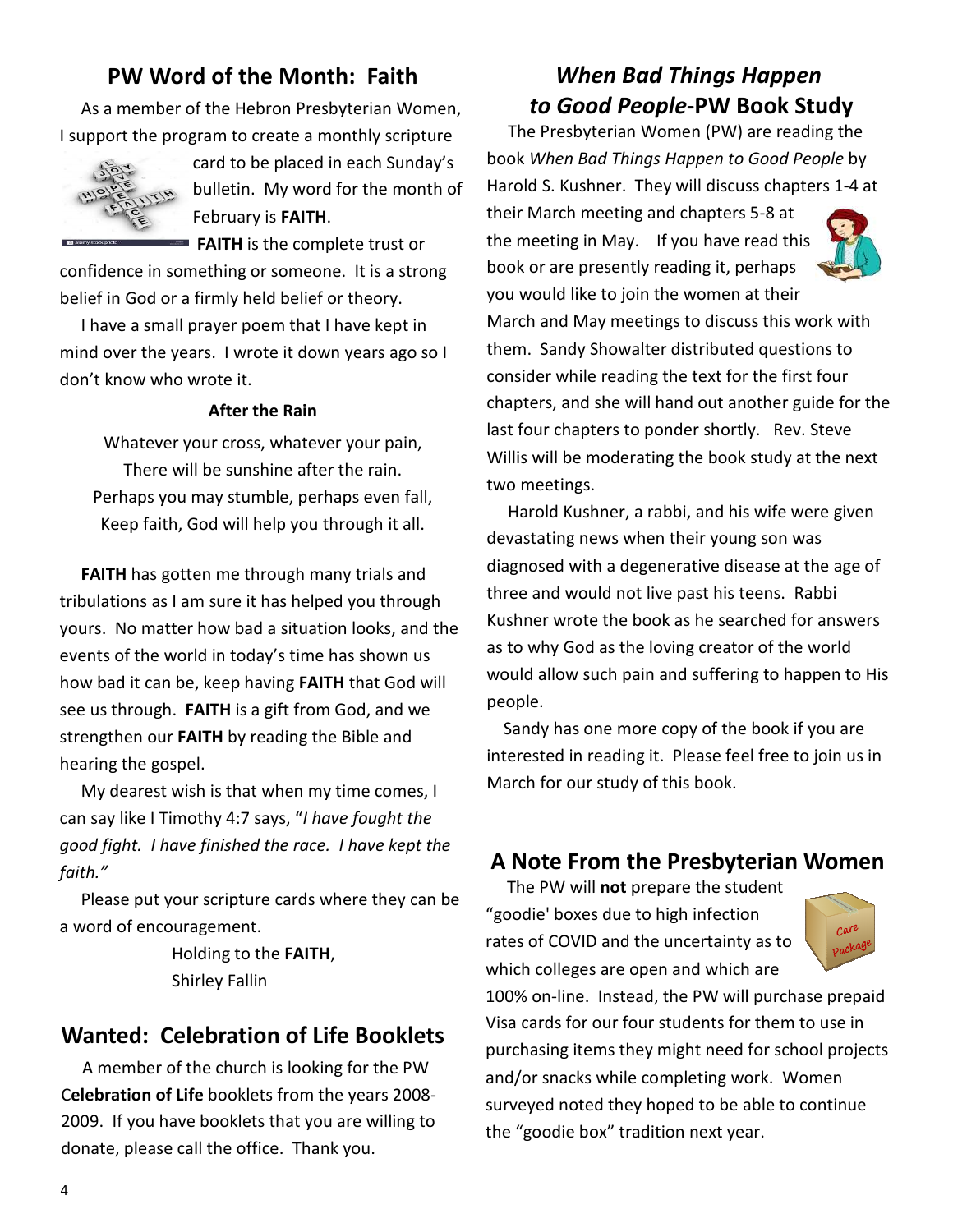#### **Cleaning House for Lent**

As Lent begins, we often ask ourselves, "What am I going to give up for Lent?" We think about forgoing sweets such as chocolate or desserts and shopping excursions. We start diets and new exercise regimes. We accept challenges such as



**Cleaning out closets and drawers to rid** our houses of all sorts of clutter. For a **Properiod of time, we feel good about all the** things of which

we have rid our spaces. Some of us develop good habits while many of us return to our old ways.

But Lent is more than cleaning our messy houses. Lent is a time for self-examination and repentance by praying, fasting, self-denial, giving, reading, and meditating on God's holy word. We begin with repentance and fasting on Ash Wednesday. We accept God's offer to help us clean our messy "houses ." It is a time to deep clean our souls.

 "*Create in me a clean heart, O God, and put a new and right spirit within me."* Psalm 51:10

What are some ways to develop a new and right spirit within ourselves this Lent? What are some meaningful ways to fast? A few years ago, Pope Francis wrote the following words:

#### *Do You Want to Fast This Lent?*

Fast from hurting words and say kind words. Fast from sadness and be filled with gratitude. Fast from anger and be filled with patience. Fast from pessimism and be filled with hope.

Fast from worries and have trust in God. Fast from complaints and contemplate simplicity. Fast from bitterness and fill your heart with joy. Fast from selfishness and be compassionate to others.

Fast from grudges and be reconciled. Fast from words and be silent so you can listen.

May we accept the challenge of these words as we welcome God's presence in our hearts and minds this Lenten season.

#### **A Note from Joel**

 Since the last newsletter, we have received an email message from our organist Joel VanderZee updating Hebron on his activities. He writes:



Thanks for reaching out, and I hope you and the rest of the Hebron folks are doing well in spite of a very disrupted life right now for many folks.

Sheila and I are in Ontario right now. She actually FINALLY has her green card interview next week, so we are one step closer to actually being able to permanently move to Staunton. I plan to be in Virginia to work again for the month of February, and then we plan to sell our house here in the spring. That should coincide with Sheila having all her final paperwork to legally be in the US.

Last I spoke with Emerson, he said you're still meeting in cars outside. Hopefully as vaccinations start going around, Hebron will be able to resume services inside, and the choir and congregation can sing together again with the organ!

Looking forward to being back with you and the choir.

Joel

#### **Bible Readings for Lent**



| Feb. 17 Luke 18:9-14 |
|----------------------|
| Feb. 18 John 1:29-34 |
| Feb. 19 John 1:35-42 |
| Feb. 20 John 1:43-51 |
| Feb. 21 Mark 2:18-22 |
| Feb. 22 John 2:1-12  |

Feb. 23 John 2:13-22 Feb. 24 John 2:23-3:15 Feb. 25 John 3:16-21 Feb. 26 John 3:22-36 Feb. 27 John 4:1-26 Feb. 28 Mark 3:31-4:9

#### **SACRA**

 Please remember to bring canned and boxed food for SACRA. You may drop it off at the point of entry with the church greeters each Sunday morning.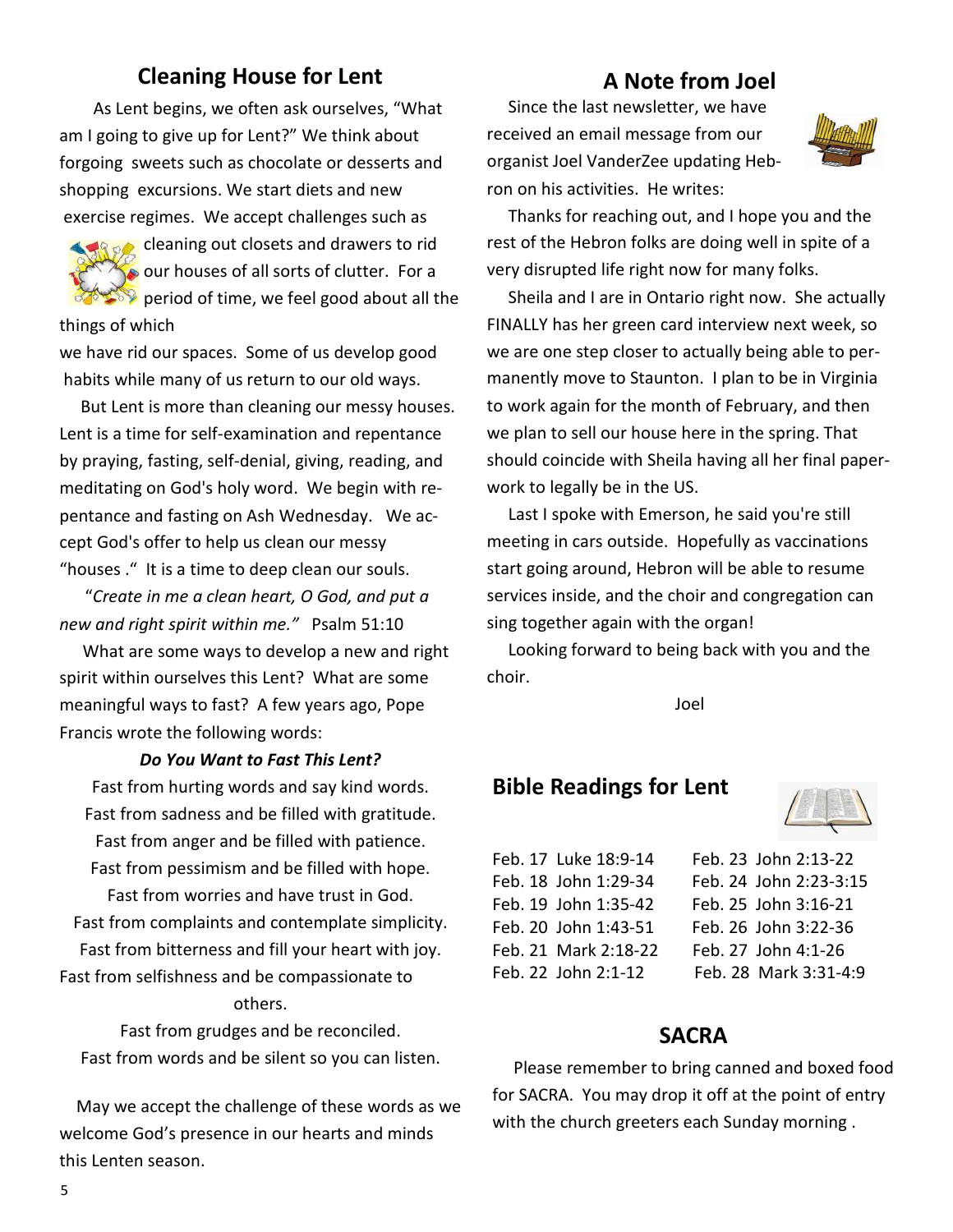

# February, 2021 **Hebron Presbyterian Church**

## **Worship 11 A.M.**

| Sun                                                                                    | Mon                            | <b>Tue</b>                                  | Wed                                                       | Thu                                                                         | Fri                                            | Sat                              |
|----------------------------------------------------------------------------------------|--------------------------------|---------------------------------------------|-----------------------------------------------------------|-----------------------------------------------------------------------------|------------------------------------------------|----------------------------------|
|                                                                                        | $\mathbf{1}$                   | $\overline{\mathbf{2}}$<br>Groundhog<br>Day | $\overline{\mathbf{3}}$                                   | $\overline{\mathbf{4}}$                                                     | 5<br><b>National</b><br><b>Wear Red</b><br>Day | $6\phantom{1}$                   |
| $\overline{\mathbf{z}}$<br>Drive-In<br>Worship                                         | 8                              | 9                                           | 10                                                        | 11                                                                          | 12                                             | 13<br>Valentine's<br>Day-Feb. 14 |
| 14<br>Drive-In<br>Worship<br><b>Communion</b><br><b>Transfiguration</b><br>of the Lord | 15<br><b>Presidents</b><br>Day | 16                                          | 17<br><b>First Day</b><br>of Lent<br><b>Akß Wednesday</b> | 18                                                                          | 19                                             | 20                               |
| 21<br>Drive-In<br>Worship                                                              | 22                             | 23                                          | 24                                                        | 25<br>Worship<br>Com. Mtg.<br>6:00 P.M.<br><b>Session Mtg.</b><br>7:00 P.M. | 26                                             | 27                               |
| 28<br>Drive-In<br>Worship                                                              |                                |                                             |                                                           |                                                                             |                                                |                                  |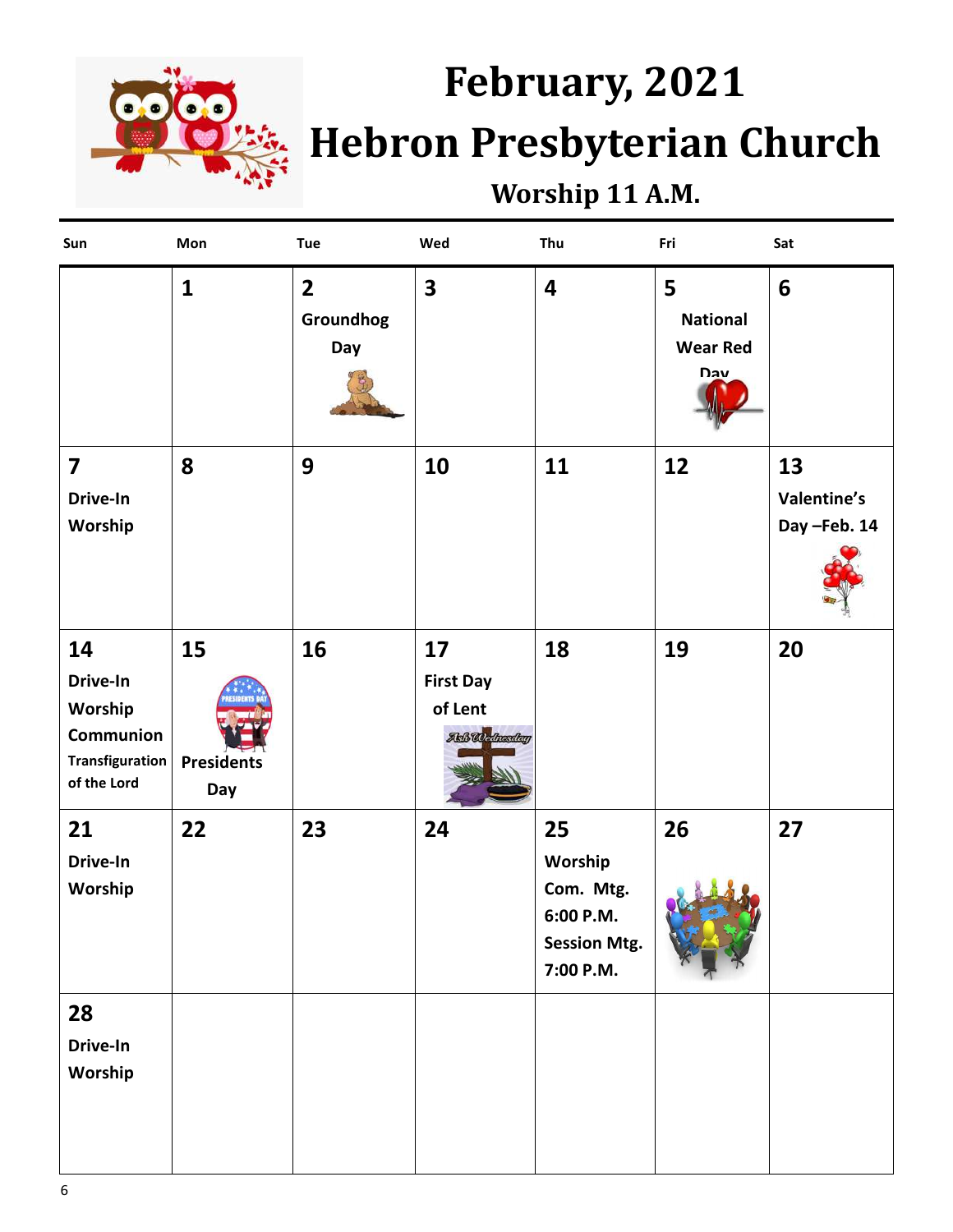#### HEBRON PRESBYTERIAN CHURCH STATED SESSION MEETING December 17, 2020 Moderator, Rev. Steve Willis

A quorum was declared present.

The Moderator opened the meeting with prayer and an Advent reading by C.S. Lewis.

Clerk's Report:

Session approved the minutes of the November 19 Stated Session Meeting.

Session approved the agenda for this meeting.

Treasurer's Report: Acting Treasurer Hannah Bush presented a balance sheet as of November 30, 2020 showing total assets and liabilities of \$615,751.16. Our General Fund has a balance of \$53,992.55

Old Business: None

Presbytery Report: None

Committee Reports:

• CAT Committee – 95 CAT surveys have been distributed to date. There will be notification when on-line entry of surveys can begin.

Cemetery - One burial conducted for Bonnie Smiley. Someone ran through the board fence at the cemetery. Repairs will be made.

• Christian Ed - no report

Commitment/Witness - Salvation Army bell ringing went well. Thanks were expressed to all who helped. Mille Fallin sent session information concerning mission support for Mark Hare and Jenny Bent.

- Congregational Ministries Christmas cards have been mailed out.
- Fellowship/Service 22 boxes of goodies have been delivered to our shut-in folks.
- Personnel no report

Property - Lights in the office have been replaced. The north end of the manse was power washed, Thanks to Gibby Crummett, Tom Cook, and Duane Dean for their help in getting this end of the manse cleaned up. The clothes line poles behind the manse were removed. The small shed behind the church was relocated to the end of the parking lot. Manse cleaning is about finished. Painting to begin soon. Fairfield-Echols would like to rent portions of the Scout Hut if they get the contract to do bridge work on the railroad overpass. They would pay us \$500/month plus pay for electricity. They estimate using the Scout Hut from March to November. Session approved accepting this offer.

Stewardship/Finance – Session approved allowing Hannah Bush to acquire a church credit card from DuPont Community Credit Union.

- Worship Theresa Moore reported that glow sticks will be used Christmas Eve rather than candles.
- Website no report

• Women of the Church – Sandy reported 15 reverse advent food boxes were packed and delivered to needy families in the community. The value of the food in each box was approximately \$75.

Moderator's Report: After discussion, Session decided to not have an in-person January Stated Session Meeting. Any business that needs to be decided can be done via telephone. Elder training was moved to March.

New Business: Hannah Bush was elected Treasurer for 2021. Larry Mayer was elected Clerk of Session for 2021.

Next Stated Session Meeting - Thursday, February 25, 2021 at 7PM in the fellowship hall.

Joys and Concerns:

The blessings and prayer concerns of the congregation, friends, and relatives were shared by the moderator and Session for corporate and individual prayer.

The meeting was adjourned with prayer by the moderator at 8:10 PM.